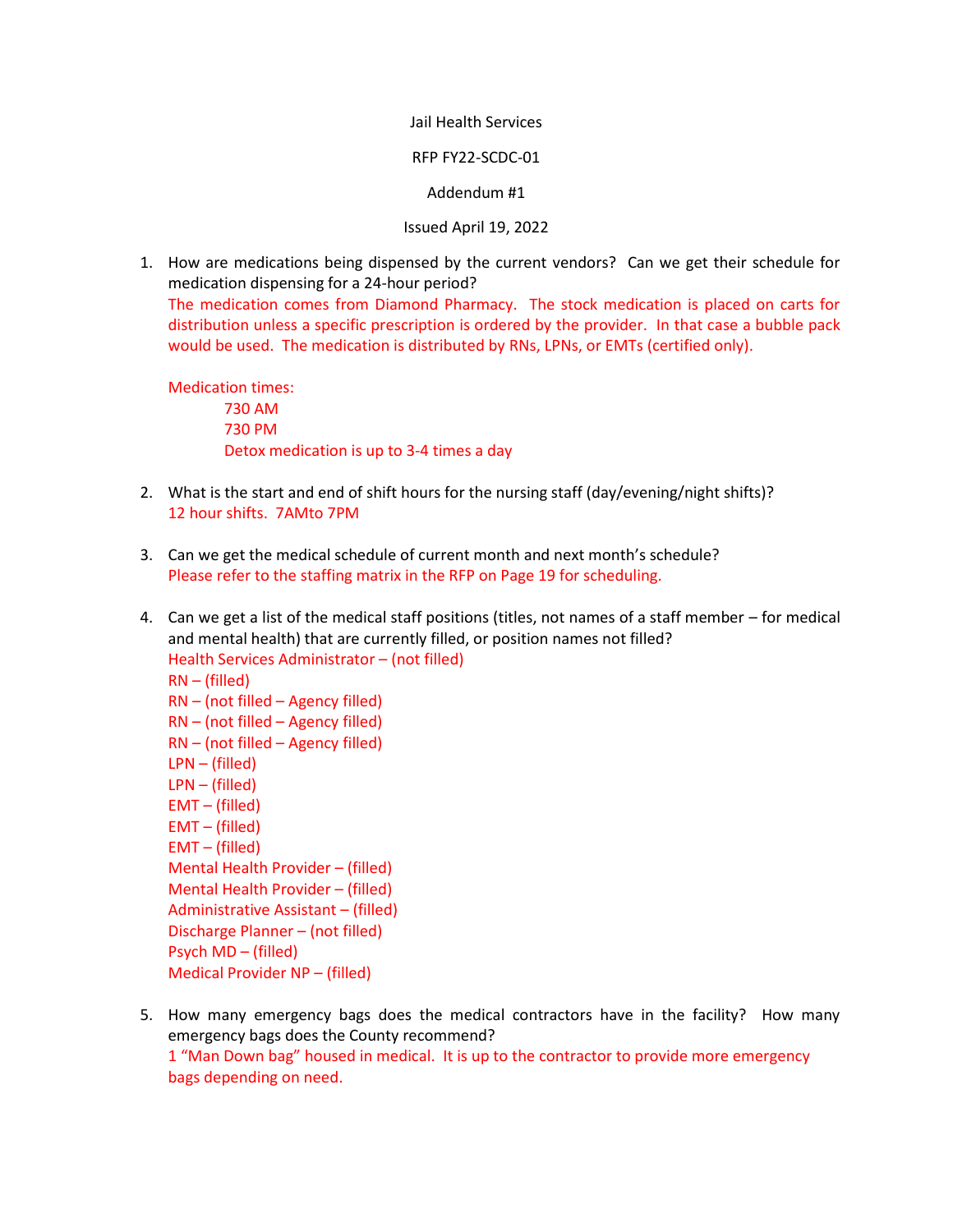- 6. Approximately how many intakes per year? Approximately 4700
- 7. Approximately how many clinic appointments seen per year? Approximately 400
- 8. What is the name of the Pharmaceutical sub-contractors that provide services for Sandoval County Detention Center? Please refer to RFP – page 2.
- 9. What kind of pharmacy license does Sandoval Detention Center have Custodian or clinical license, do they have a Controlled Substance License? Do they have a DEA license? Clinical License. The current contractor does have a controlled substance license. The current contractor does have a DEA license.
- 10. Is Sandoval County Detention Center's Pharmacy license(s) current and if they are when do they expire (please explain for all classes of licensures)? All licenses current.

Clinical – 02/28/2025 Controlled Substance – 02/28/2025 DEA – 02/29/2024

- 11. What is the name of the Dental sub-contractors (dental van contract) that provide services for Sandoval County Detention Center? ACC Dental
- 12. What is the name of the Electronic Medical Records (EMR) sub-contractors that provide services for Sandoval County Detention Center? Please refer to RFP – page 3.
- 13. What is the name of the Mental Health Services sub-contractors on-site or TeleMedicine/TelePsychiatry sub-contractors that provide services for Sandoval County Detention Center? These services are all under the current contractor.
- 14. What is the name of the Laboratory sub-contractors that provide services for Sandoval County Detention Center? Please refer to RFP – page 3.
- 15. What is the name of the Oxygen sub-contractors that provide services for Sandoval County Detention Center? Airgas
- 16. What is the name of the Biohazard Disposal sub-contractors that provide services for Sandoval County Detention Center? **Stericycle**